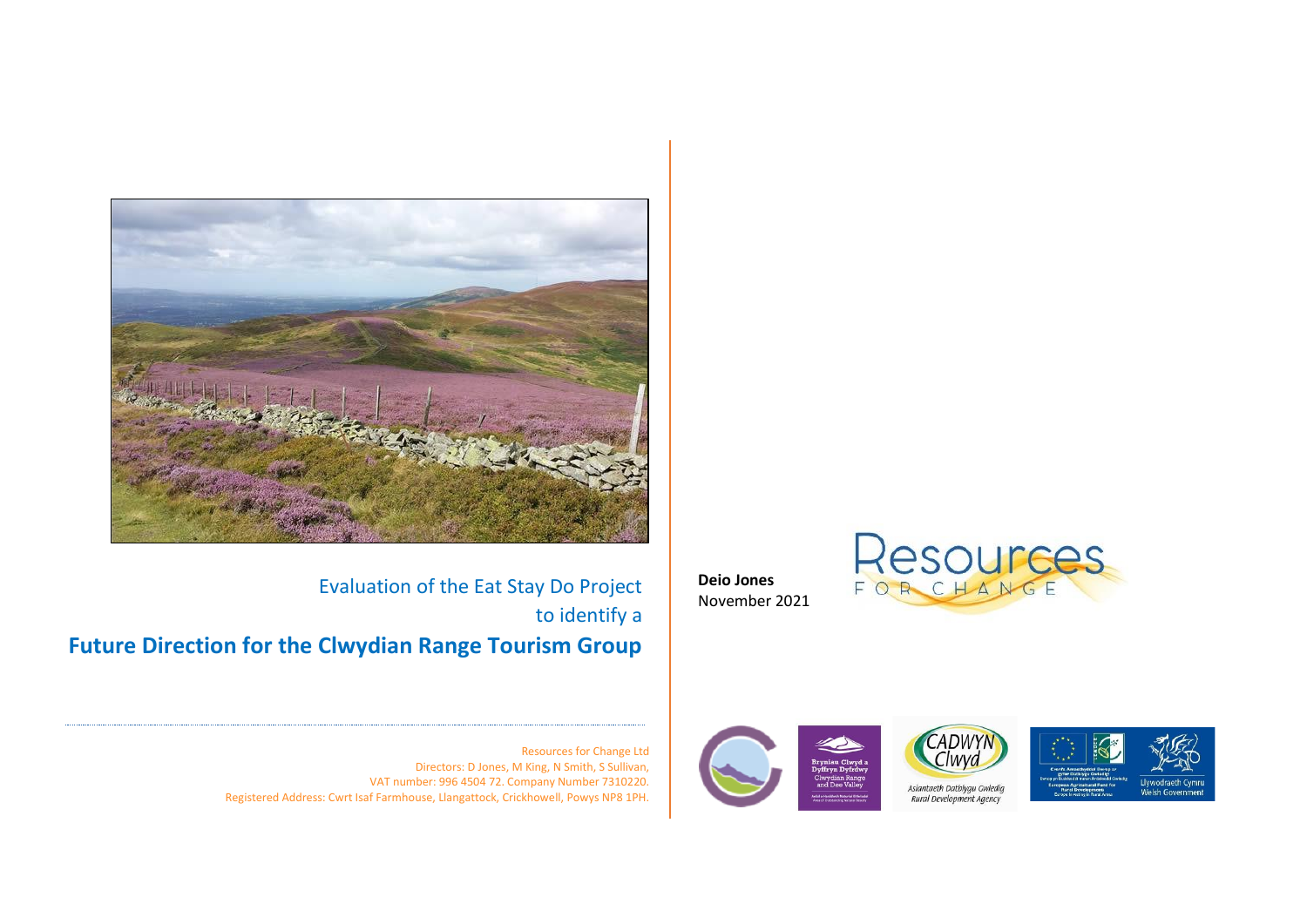# **CONTENTS**

*\*All photos fro[m www.visitclwydianrange.co.uk](http://www.visitclwydianrange.co.uk/) unless otherwise stated.*

# <span id="page-1-0"></span>BACKGROUND

With support from Cadwyn Clwyd and the Clwydian Range and Dee Valley AONB, the **Clwydian Range Tourism Group** (CRTG) have recently concluded a three-year project called Stay, Eat, Do. The aim of the project was to facilitate cooperation and collaboration by local tourism product and service providers, to offer a combination of unique experiences to tourists, to encourage them to stay longer in the region and thus enhance the benefits to the local economy and community

The aforementioned project made great strides in engaging current members as well as attracting new members to the group and the board are keen not to lose the momentum the project generated, especially at a time of isolation and closure, both temporary and permanent, of tourism related businesses. The project has also attracted new members to the voluntary board.

With all the work achieved to date and the current Covid pandemic's disruption to the sector the board of directors feel now is the opportune moment to regroup with members and revisit work streams.

The Aim of the work is to:

- Re-look at the groups' aims and objectives, make a judgement of their relevance and set new ones.
- Undertake an evaluation of what the group has achieved to date with significance to the tourism sector in North-East Wales.
- Identify a new strategic direction for the groups' sustainable future.

It's recognised that the future direction of the organisation can't be finalised over a couple of workshops. This work and any recommendations should therefore be the basis for further development by the board, and validation / ratification by the members and other businesses (potential businesses) in the wider sector.

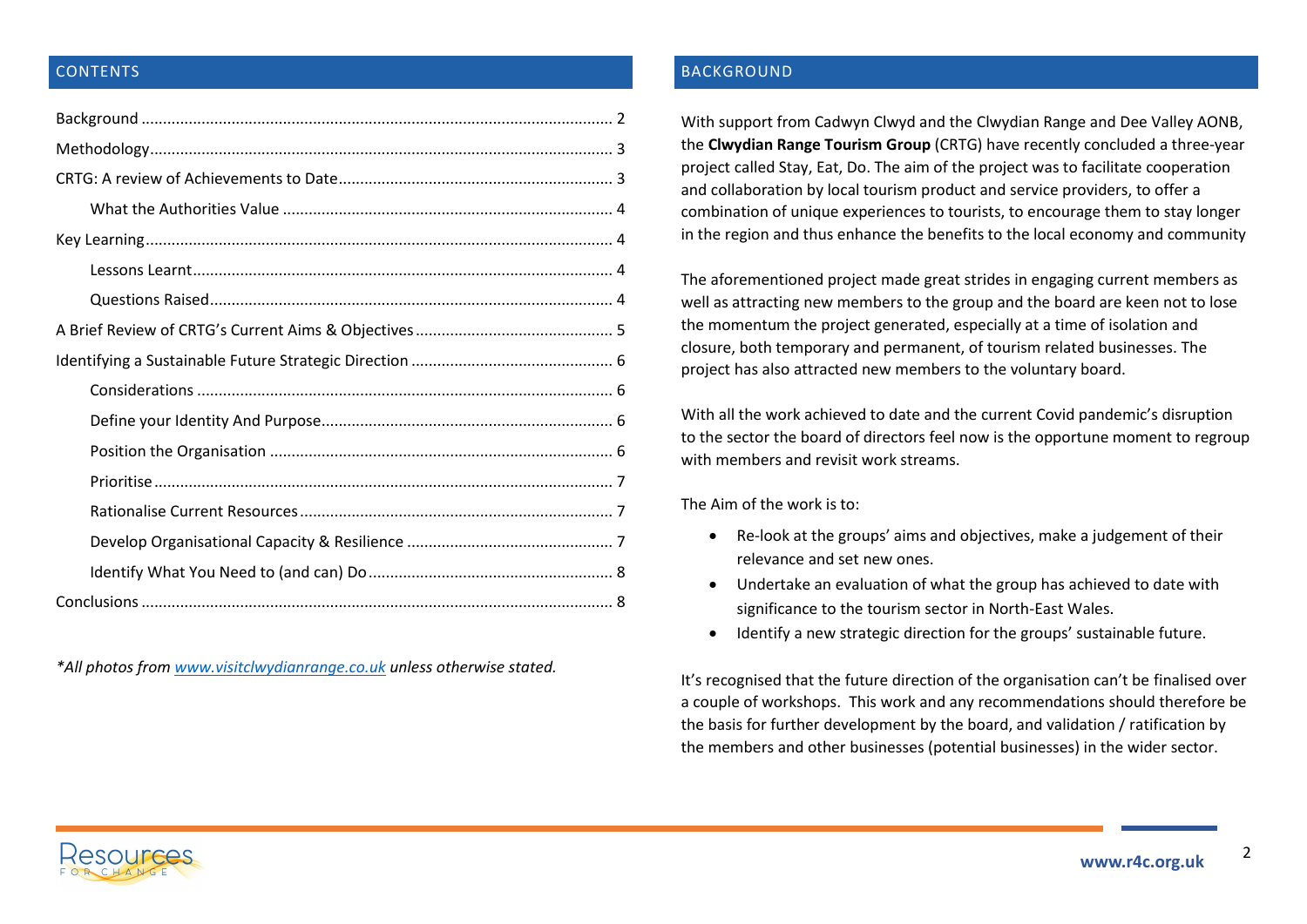## <span id="page-2-0"></span>METHODOLOGY

Following an initial inception meeting an interactive online workshop was held with CRTG board members to reflect on the group's activities and achievements to date. We discussed issues around capacity, financial sustainability, and the strategic positioning of the organisation, and identified what feedback we needed from members and businesses.

A wide-ranging online survey was distributed to members and tourism businesses through established mailing lists, social media pages and networks to gather their thoughts on the support they've received and their thoughts on the group. Unfortunately, despite distributing to over 200 contacts only 27 replies were submitted, so although the results give a valuable insight into the perceptions and thoughts of local businesses, the sample is not considered large enough to draw any definitive findings on their own.

The respondents were then invited to a follow up workshop to discuss these finding in more details. Four independent businesses attended this workshop alongside representatives from the board and the group's administrator.

A final workshop was then held with the Board members and strategic partners (DCC & CR&DV AONB) to discuss all the findings and identify a way forward.

**Note**: *The results of the online survey have been provided separately to preserve the anonymity of the respondents.*

## <span id="page-2-1"></span>CRTG: A REVIEW OF ACHIEVEMENTS TO DATE

Over the years the CRTG have undertaken a wide range of activities to support the tourism sector and local businesses. These have been undertaken either as part of the core activities of the group, or through specific funded projects such as *'Eat, Stay, Do'.* They include:

- Sharing information, news and updates relevant to the tourism sector (including Covid-10 specific updates and advice)
- Provide opportunities to collaborate with others
- Provide opportunities to learn from others
- **Networking**
- Lobby on behalf of the interests of the local businesses and wider sector
- Represent the sector at regional events
- Provide links with the Local Authorities and the AONB
- Aimed to promote sustainable tourism, and encourage businesses to make the link with the AONB as a USP.
- Provide training opportunities and workshops
- Direct visitors to businesses through the website
- Host two Tourism Forums annually
- Developing new supply chains and/or products What the Sector Values

Specific projects such as 'Eat Stay Do' have been evaluated and shown to have had a positive impact on the sector. However, it's difficult to quantify the impact of some of the day-to-day 'core' activities that have taken place over the past 20 years. To overcome this, we can look at what elements the members and businesses value.

The most valued activities as identified by two-thirds of the respondents to our survey and validated in the following workshops, were '*the sharing of tourism related news and information'* and providing '*networking opportunities.'* These

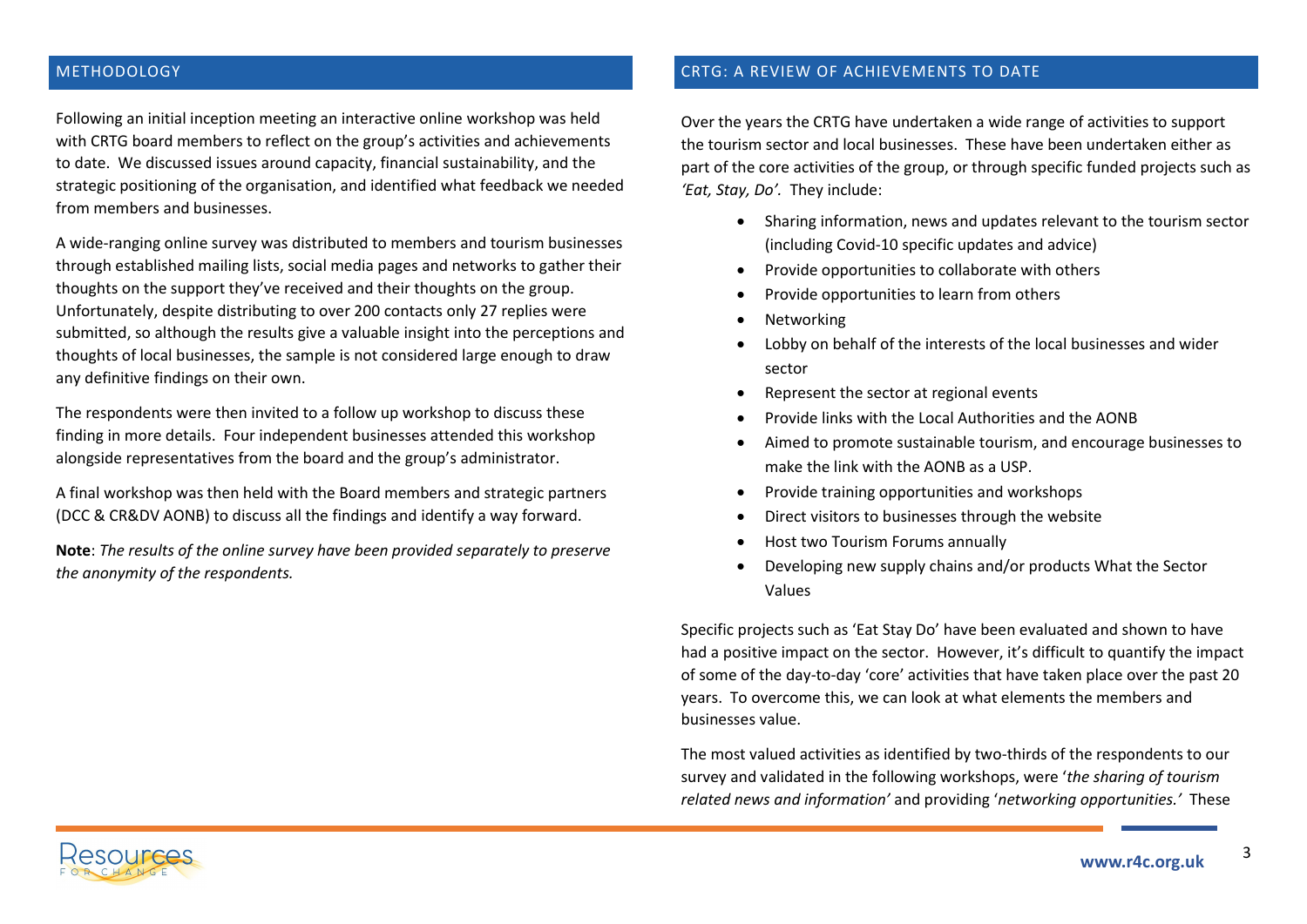were followed by providing the opportunities to '*collaborate'* and *'learn'* from others.

A third of respondents also noted that '*Associating the business with the AONB and Tourism*' was a benefit, as were the '*training opportunities and workshops.'*

The common theme that emerges here is that the type of support that is most valued by the sector is:

- Business Support
- Facilitating Peer to Peer support and networking.

This was reinforced when we asked what people expected from their memberships, with the most popular responses in order being; i) Collaboration & Networking, ii) Support & Advice, iii) Information & Knowledge, iv) PR & Promotion

When asked what makes CRTG unique, the feedback noted their 'area specific / local angle' and their focus on 'sustainability. Sustainability (environmental, social and economic) was highly valued by respondents across the board (av 4.2/5).

# <span id="page-3-0"></span>WHAT THE AUTHORITIES VALUE

It's also interesting to note how the group is valued by the Local Authorities, as that is also a barometer of their past achievement and indication of their future role.

Within Denbighshire at least, CRTG is currently the only active membership group of tourism businesses. This makes them a valued representative of the private sector, and a vital consultee in the development of any regional policy, strategy or plan. The AONB also see them as 'the voice of reason' to validate their proposed initiatives and projects.

Members of CRTG also sit on the three Destination Management Partnerships (although details of Wrexham and Flintshire reps and feedback from these partnerships were vague). In Denbighshire, the chair of the DMP sits on the DCC Tourism Strategy Group, giving CRTG members a direct route to influence on the Local Authority's regional policy.

# <span id="page-3-1"></span>KEY LEARNING

We have drawn out some key learning from the groups past activities, specific projects such as 'Eat Stay Do,' and the responses by businesses and members to inform the discussion about the future strategic direction of the organisation.

### <span id="page-3-2"></span>LESSONS LEARNT

- There is a mixed perception of what the group does and what it's priorities should be.
- The vast majority of respondents to the survey rarely or never check the CRTG members website.
- The majority (over 80%) state that e-mail / electronic newsletter is their preferred medium of communication with CRTG. (A social media group was the next most popular.
- The main reason businesses haven't paid/renewed their membership fee is that they haven't been asked! *(During 2020-21 the group didn't charge a fee, recognising the financial pressures caused by the Covid Pandemic.)*
- Hybrid working is the way forward. Online events and workshops have proved popular and have enable more people (especially considering members are busy running their businesses) to engage, however the benefits/products/experiences aren't as good as 'face to face' interactions.
- Development of product clusters is legally unfeasible for small providers because of legislation around package holidays.
- CRTG has historically aimed to support the entire sector, but this raises questions about the value of membership (if everyone benefits regardless) and therefore the sustainability of the current business model.

# <span id="page-3-3"></span>QUESTIONS RAISED

- Is the market / landscape at capacity or is there space for new entrants to access the sector sustainably
- How many businesses closed over Covid-19, and what has/will/can replace them?

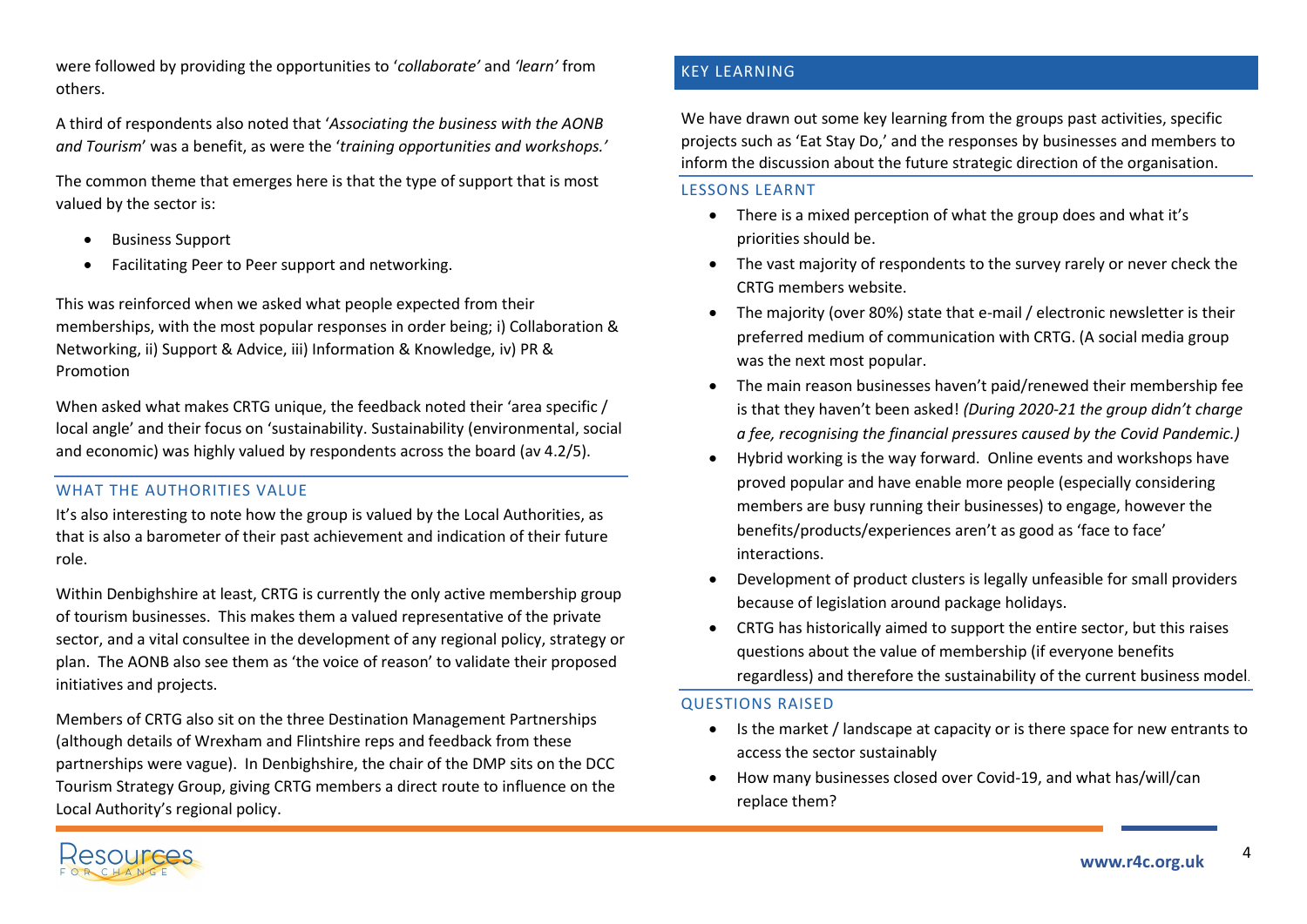# <span id="page-4-0"></span>A BRIEF REVIEW OF CRTG'S CURRENT AIMS & OBJECTIVES

The group's current Objectives are outlined in their Business Plan, which was developed in 2012:

- 1. Promote sustainable tourism amongst members of the co-operative.
- 2. Provide support, advice and networking opportunities to members of the co-operative, in the running of their businesses.
- 3. Promote and maintain liaison and consultation with public, private and voluntary service organisations.
- 4. Work in partnership with Denbighshire and Flintshire County Councils, and other bodies, to promote the Clwydian Range as a major tourist destination.
- 5. Ensure that the co-operative is given due recognition as a group of businesses within the Clwydian Range and that statutory bodies seek the views of the trade on all tourism related matters.

It became apparent during the first workshop with the Board members that although the existing Business Plan and the Objectives within it broadly reflect the historic activities of the group, they are not actively working towards them and they are not at the forefront of decision making. This is perhaps understandable given that the document is 9 years old and much has changed in the industry since then.

However, these objectives are not stated anywhere on the group's websites, social media, or other publications either. There is also no defined Vision or Mission Statement that defines and explains what they are, and what is their overarching goal / purpose.

This means that it's hard for prospective members to judge what the purpose of the group is, and how they can gain from becoming members. It also makes it difficult for the group to evaluate their progress and highlight the good work being done.

### WHAT THE BUSINESSES SAID

When we asked respondents to the online survey to rank which or the five current objectives were most relevant to their businesses today, there were some interesting results.

The highest average ranking was for '*Providing Support, advice & networking opportunities…' (2).* This was closely followed by '*Promoting sustainable tourism…' (1)* although this split opinions, with half of respondents noting it as the highest priority and the other half putting it  $3<sup>rd</sup>$  or lower.

Working in partnership with Local Authorities and other organisations (3) also scored relatively high in 3rd place. '*Promote and maintain liaison and consultation with public, private and voluntary service organisations' (4)* scored lower, and '*Ensure that the co-operative is given due recognition as a group of businesses within the Clwydian Range and that statutory bodies seek the views of the trade on all tourism related matters*' *(5)* was the lowest priority by far.

# MOVING FORWARDS

A review of the Objectives will depend on the future strategic direction of the group, which is discussed in the next section. However here are a couple of recommendations:

- Identify an overall Vison or Mission statement that your Aims & Objectives need to deliver. It should be a sentence or two at most that clearly and concisely defines the nature and purpose of the group.
- Objectives need to be SMART (Simple, Measurable, Achievable, Relevant, Time Constrained)
- More general ambitions can be captured as Aims, each with specific objective(s).

#### **Example**:

| Aim:       | <b>Increase Membership Numbers</b>                  |
|------------|-----------------------------------------------------|
| Objective: | Increase membership numbers to 100 across the three |
|            | Local Authorities by 2022, and to 300 by 2024.      |

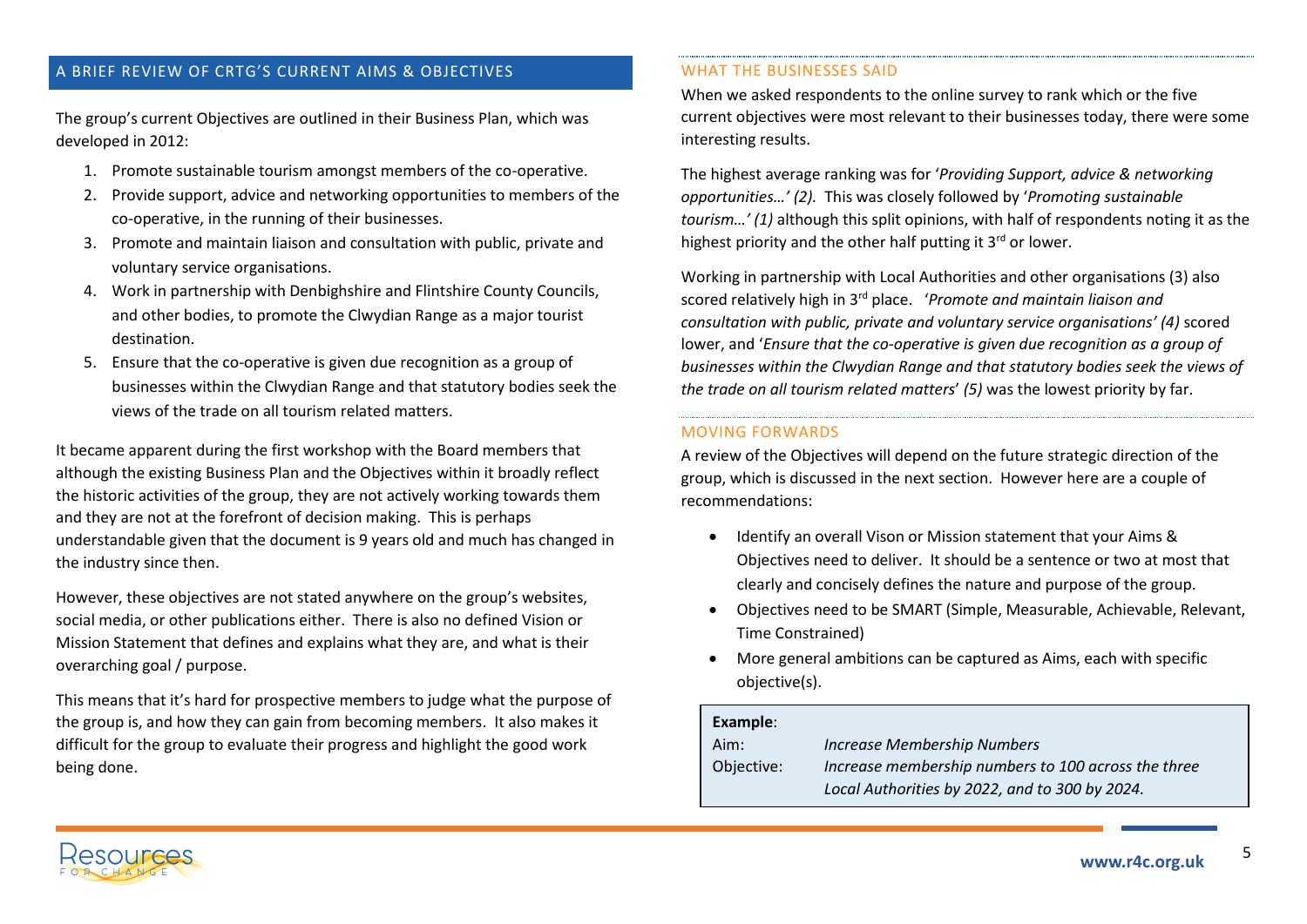## <span id="page-5-0"></span>IDENTIFYING A SUSTAINABLE FUTURE STRATEGIC DIRECTION

Looking to the future, CRTG are considering changes and adaptations to ensure that they are established as a valued, effective, and resilient organisation that support the needs of businesses in the current visitor economy. This section outlines the results of the collaborative co-production workshop held with the board and strategic partners, in the context of the previously discussed findings.

### <span id="page-5-1"></span>CONSIDERATIONS

Any discussion about the future direction and activities of the group has to consider a number of key factors:

| <b>Consideration</b>           |                                                                                                                                                 | <b>Current Situation</b>                                                                                                                                                 |
|--------------------------------|-------------------------------------------------------------------------------------------------------------------------------------------------|--------------------------------------------------------------------------------------------------------------------------------------------------------------------------|
| Capacity                       | How much capacity does the<br>group have to deliver outcomes<br>through volunteer board<br>members, paid staff, &<br>members?                   | 10 volunteer board members; 5<br>hours/week paid administration.                                                                                                         |
| Resources<br>(or access to)    | Funding, property, materials,<br>online platforms, office<br>equipment, etc                                                                     | Very limited funds and income<br>streams; 2x websites, Social Media<br>platforms; some AONB support for<br>core costs (admin); occasional<br>project funding (small).    |
| Sustainability<br>& Resilience | Securing long term and stable<br>resources & capacity to deliver<br>the activities of the organisation.                                         | Sustainable growth limited by a<br>lack of active board members &<br>limited income.                                                                                     |
| Positioning                    | How does CRTG fit with other<br>organisations? Opportunities to<br>collaborate, lead, act, enable, or<br>influence? Competing<br>organisations? | Only active trade member<br>organisation (in Denbighshire);<br>Valued sector rep for LA's & AONB.<br>Only active tourism association<br>within the AONB. Rep on 3xDMP's. |
| Unique<br><b>Selling Point</b> | What does the group offer that<br>differentiates it from other<br>similar organisations?                                                        | Area specific / local angle; Focus<br>on Sustainability; only active<br>member org in the sector.                                                                        |
| Value                          | The value that the organisation<br>can offer the sector, and what<br>the sector demands.                                                        | As discussed in previous pages                                                                                                                                           |

### <span id="page-5-2"></span>DEFINE YOUR IDENTITY AND PURPOSE

As an organisation, CRTG has undertaken such a range of roles and activities to support the sector over the years that businesses (and to some extent the board!) have varied perceptions on what it does and/or should be doing.

We recommend that you spend some time considering and defining what the role of CRTG is. What it does, how it does it, and why. Two key themes emerged from this work that identified that CRTG's purpose (the reason you exist as an organisation) is twofold:

- To promote sustainable tourism within the AONB for the benefit of the landscape and businesses
- To specifically support small and microbusinesses, especially in rural areas.

You should decide if you agree with these purposes and if so, it should then inform and guide everything you do as an organisation.

To communicate this with your members and the wider sector, you should develop a Mission Statement or something similar. It should be a sentence or two at most that clearly and concisely defines the nature and purpose of the group.

#### <span id="page-5-3"></span>POSITION THE ORGANISATION

Focus on your strengths and areas where you can make the greatest impact and provide the greatest benefits to your members and the wider sector. The more value you can offer, the more attractive you will be to potential members.

Identify opportunities to collaborate rather than competing against other organisations. This will help you influence regional developments and pool your resources with others to have a greater impact.

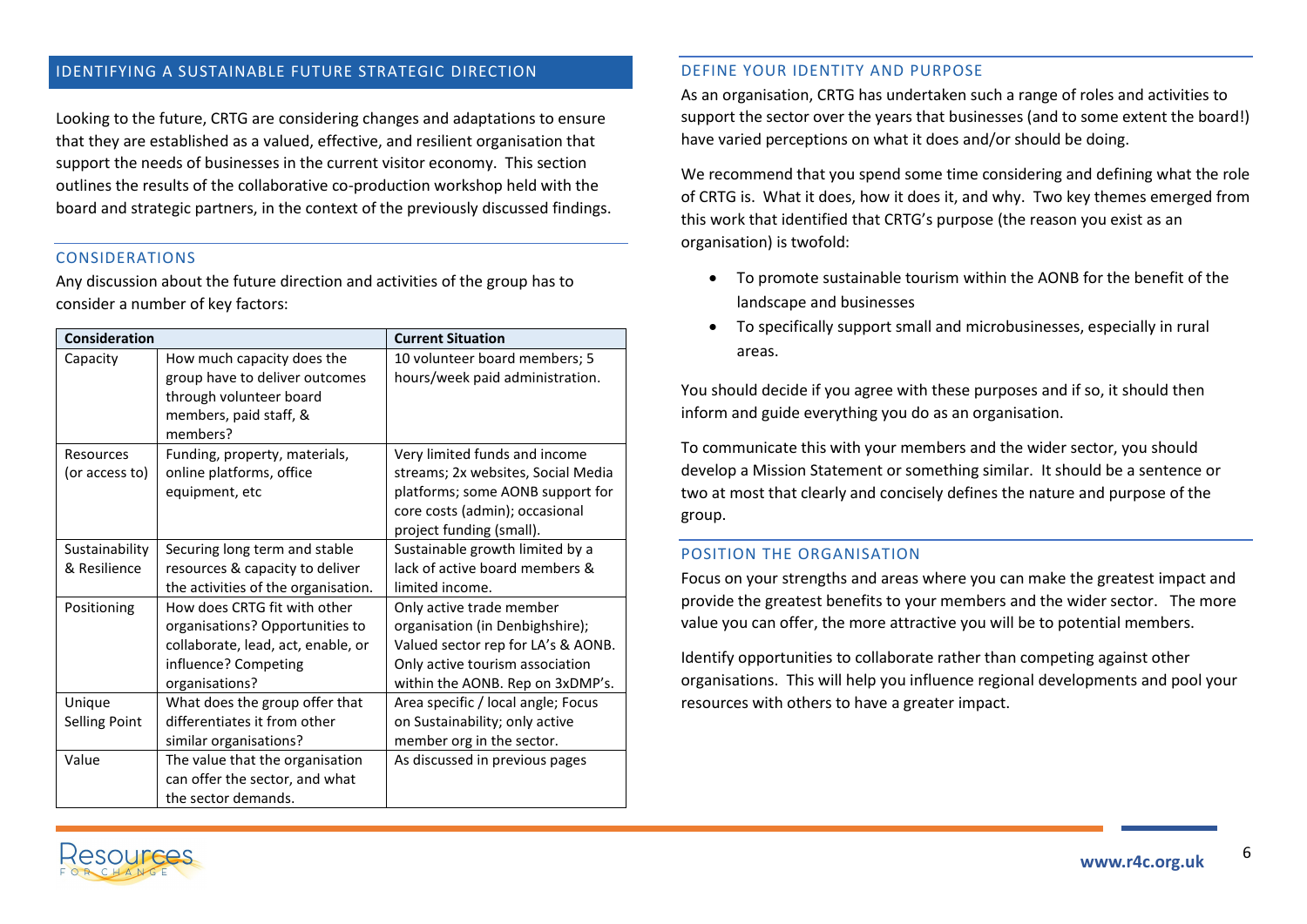### <span id="page-6-0"></span>PRIORITISE

At present CRTG has limited capacity to deliver which means that to provide a valued service / product that business value, you need to focus and prioritise your activities. This exercise has identified that the elements most valued by members and businesses are:

| <b>Business Support:</b> | Sharing news and information; promote benefits of  |  |
|--------------------------|----------------------------------------------------|--|
|                          | sustainable tourism; associate with AONB; Training |  |
|                          | & Workshops                                        |  |
|                          |                                                    |  |

**Peer to Peer support and networking:**  Networking; enabling business to business collaboration & shared learning

We've also identified the influential and unique role the group has **in representing the voice of the private sector** and **influencing regional priorities and policies**. The businesses themselves don't seem to realise this, and it needs to be highlighted as it's a real added value for members and a reason to engage with the group.

Taking this approach would mean that the CRTG becomes much more inward facing, focused on developing the skills, knowledge and capacity of members and influencing local developments within the industry. And the simplest way to do it would be through reviewing and adopting new Aims & Objectives that reflect this.

This would obviously be to the detriment of the current efforts on the public/visitor facing element of promotion and advertising. Although this might be controversial, there is a strong feeling that CRTG are merely duplicating the efforts of other organisations (both public and private) but are unable to compete because of the lack of capacity and resources.

Finally, on an operational level, we recommend that you prioritise engaging and developing positive and constructive relationships with your members. The poor response to this consultation, despite the general tone being '*what can we do for you?*' indicates that at present the CRTG is not perceived as a key partner, and/or communications channels are ineffective. Spam filters and bottlenecks are an issue for CRTG to overcome, potentially by providing value that can't be ignored.

### <span id="page-6-1"></span>RATIONALISE CURRENT RESOURCES

Narrowing the scope of your activities would also enable you to target your resources more efficiently to deliver less services of better value. This could include:

- Focusing on a single 'member facing' website
- Make greater use of existing digital platforms e.g. Touch Stay
- Maximise admin time on supporting businesses and building relationships rather than promotion and advertising.
- Decrease focus on social media (for promotion purposes).
- Use more admin time to coordinate and plan the influence of CRGT's representatives on the Destination Management Partnerships
- Focus your resources on activities that benefit your own members first.
- Ensure communication methods are efficient and functional

# <span id="page-6-2"></span>DEVELOP ORGANISATIONAL CAPACITY & RESILIENCE

It's clear that at present the CRTG doesn't have the capacity or resources to deliver all its ambitions, even with a narrower scope of activities. Therefore a priority should be to:

- Increase Admin hours: through prioritising core funding or securing external investment/funding.
- Increase & expand membership Base: therefore, increasing both your income stream & sphere of influence
- Strengthen Board: Improve capacity by recruiting additional (active) members with different skillsets, knowledge, & experiences.
- Strengthen your brand; so, people can clearly identify the work, efforts, influence, and impact of the organisation.
- Develop a new business plan that clearly defines your new direction and scope. The process of developing it can be a useful tool to facilitate collaborative organisational change, and it will be a valuable resource to support applications for external funding.
- Review legal setup and status.

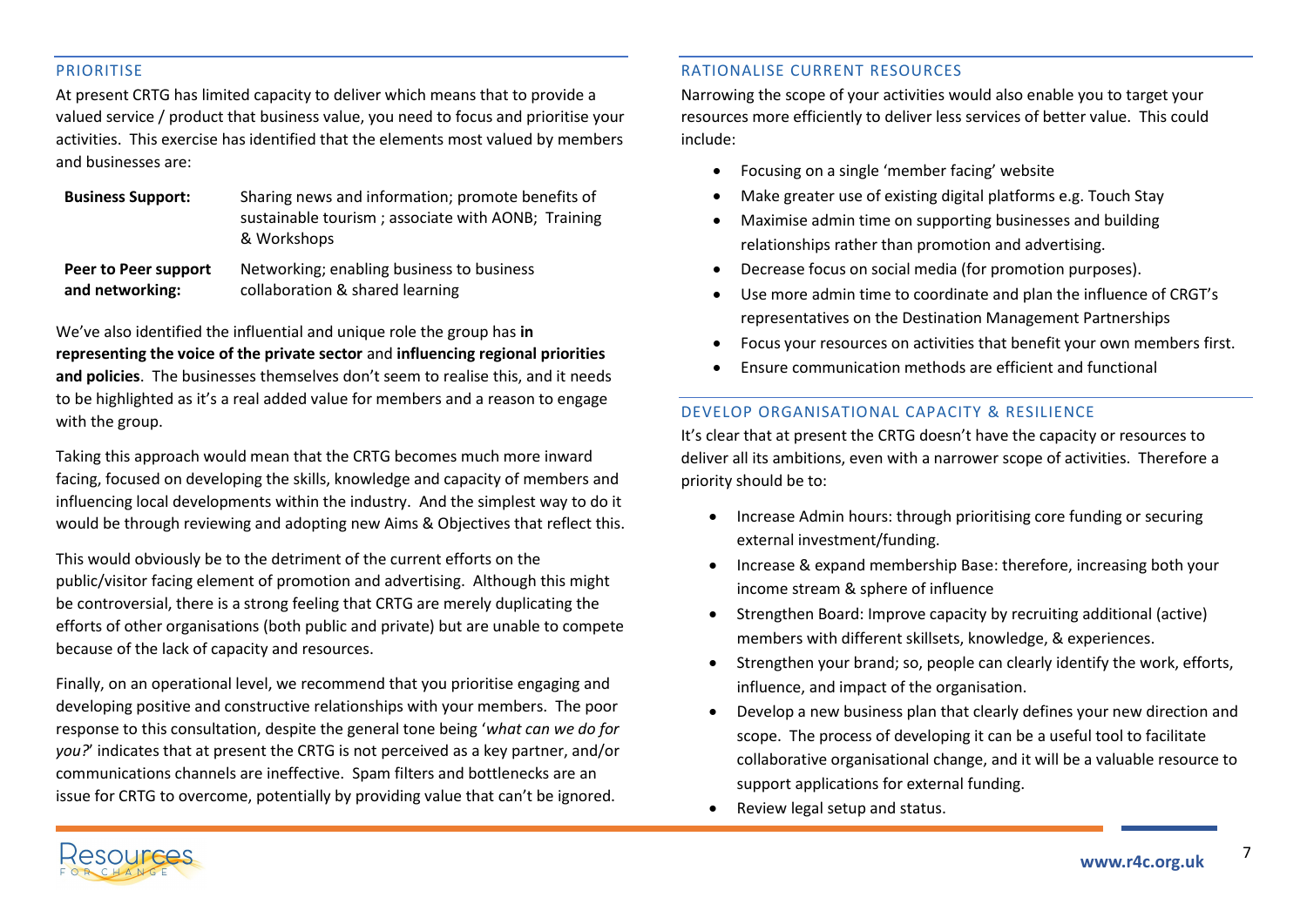# <span id="page-7-0"></span>IDENTIFY WHAT YOU NEED TO (AND CAN) DO

After defining your purpose, finding your niche (positioning), focusing the scope of your efforts, and developing your new aims and objectives, you can focus on what you need to do to deliver them.

Initially what you can do will depend entirely on your capacity as an organisation, and it's more than likely that you won't be able to do everything from the beginning. Instead, you should focus on the activities that deliver your core objectives and provide the best value (for money!) for your members.

You won't be able to support the wider sector as you desire until you are established as a valued and influential organisation in all parts of the AONB. And for that you need a much larger membership base to provide both influence and income.

You should consult your members on what precise actions and activities you should undertake, and what would be of most value to them. As a guide, the following summarises the areas this consultation identified as being valued by both businesses and authorities:

**Influence:** Local Authority and Regional priorities and policies by acting as a strong coordinated voice for your members. **Deliver:** Localised and targeted small-scale training & events exclusively for members **Facilitate:** Networking and peer to peer collaboration, learning, and support. Cross-marketing and signposting guests and clients to fellow members to keep them in the area longer and increase local spend. **Share:** Local & regional, sector specific news & information **Collaborate:** With strategic partners to deliver larger regional events and activities

# <span id="page-7-1"></span>CONCLUSIONS

The Clwydian Range Tourism Group is an established organisation that holds a unique and influential position as the only member organisation representing the trade. However, it is also apparent that over the years the group's scarce resources have been spread thinly across a wide range of activities, which has somewhat lessened its impact and diluted its core purpose and mission.

As the sector recovers from the devastating impact of the Covid-19 pandemic and the issues if sustainability and Climate Change become more to the fore, it provides an opportune moment for the group to re-invent and re-position itself to address the changing needs of the industry. It has to operate within its means but shouldn't shy away from ambitions to be a big player in the sector.

The first step should be to re-define the purpose or mission of the group and develop specific and focused Aims and Objectives to deliver it. It is recommended that this should be reinforced by a new Business Plan reflecting the new direction of the group and the changing environment in which it is operating.

Another urgent matter is to increase the capacity of the group, both time and resources. 'There is a chicken and egg' situation here where increased membership is required to increase income, but this itself requires an increased (paid) capacity. The solution could be a development grant to enable the transition over 2 or 3 years, and a business case indicating a clear plan and development pathway would significantly benefit any such application.

Additional capacity and expertise at board level would also be beneficial, especially to manage actions and monitor progress. For example, to exert influence on regional priorities requires managed and coordinated input into Destination Management Partnerships.

The key to growing any membership organisation is to provide value to your members. Focus on fostering trusted relationships and working collaboratively, and the CRTG will be well placed to support businesses and influence regional developments. This will benefit businesses, visitors, and the unique landscape of the AONB alike, and establish you as a significant & influential player in the sector.